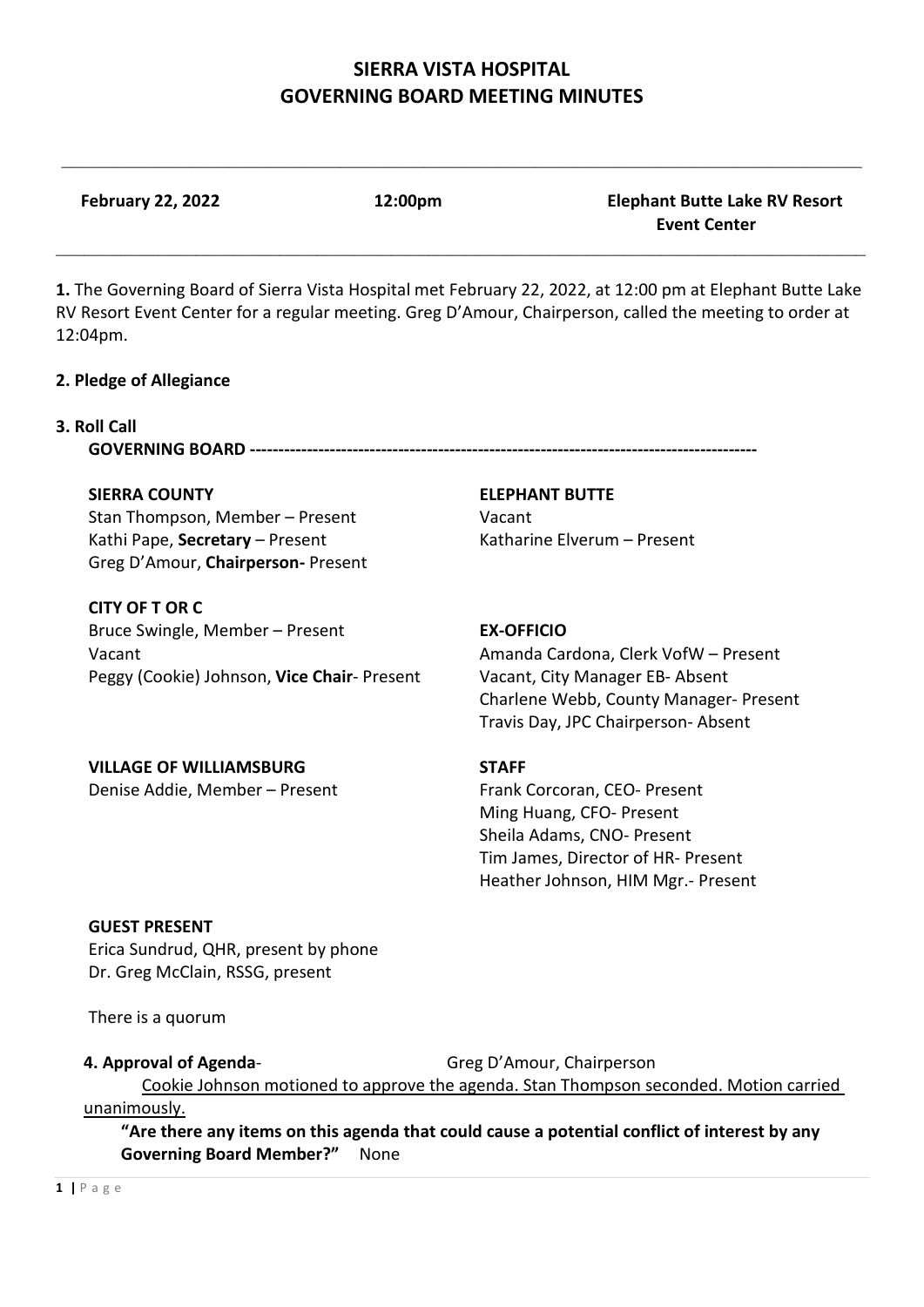**5. Approval of minutes** Greg D'Amour, Chairperson

**A. January 25, 2022** Regular Meeting Minutes

 Kathi Pape motioned to approve of the January 25, 2022 minutes. Katharine Elverum seconded. Cookie Johnson abstained. Motion carried.

 **6. Public Input** – No public input will be called for during this meeting as allowed by Section 10-15-1 Formation of Public Policy: A. State Policy on Open Meetings page 6.

*\*Agenda item 7 and 8 were switched to allow Dr. McClain to give his presentation and leave the meeting.* 

## **8. New Business**-

 **A. RSSG Presentation**- Dr. Greg McClain, Chief Surgery Officer for Rural Surgery Solutions Group gave a 45-minute presentation to the Governing Board regarding his Rural Surgicalist Services. The presentation included details about the surgicalist program and core general surgery cases. Research was presented showing how many surgery cases and how much revenue was lost to other facilities. RSSG surgicalist options and costs were discussed.

 No action is required on this item as it is only a presentation. Frank Corcoran stated that he would like to find another group for comparison but there are not that many that do it like this group. The goal is to have a comparison for the next board meeting. Bruce Swingle stated that he would like to know what it would cost for us to do this in house.

## **7. Old Business**-

**A. Arena Health Telepsych/ Teleneuro**- Frank Corcoran, CEO, this service was discussed at the meeting in January. The proforma on page 26 shows that we will lose money on Telepsych services without the Behavioral Health grant from OliveTree. With the grant, we will make a little money; approximately \$30,000 to \$40,000 per year. Our Social Worker and Nurse Practitioner in the clinic are maxed out in appointments for 30 days. The grant and this service will help us, the community, and our patients.

The other part of this proposal is Teleneurology. This service is for patients experiencing stroke, seizures, or other mental status changes. We ship those patients out automatically because we have no neurology services. Even with this service, some strokes will still need to go. There are several strokes along with seizures and mental status changes that we will be able to keep with this service. Ten encounters per month that generate five admits to our floor per month would generate approximately \$100,000 per year for us. We would not want to use the on-call service at this time but stay with the Monday through Friday business hours service. We can add that after we grow this program if needed.

This is a one-year contract, we have grant funds for one year and there is a 120 day out. Cookie Johnson motioned based on the recommendation of the Finance Committee, approval of the Arena Health Telepsych/ Teleneuro contract excluding the on-call Neurology service. Bruce Swingle seconded. Motion carried unanimously.

## **9. Finance Committee- Cookie Johnson, Chairperson**

 **A. January Financial Report**- Ming Huang, CFO, first, there is a correction on page GB28, patient days were 172 not 263. 172 is 30 less than December. Outpatients visits were 1,463, 449 more than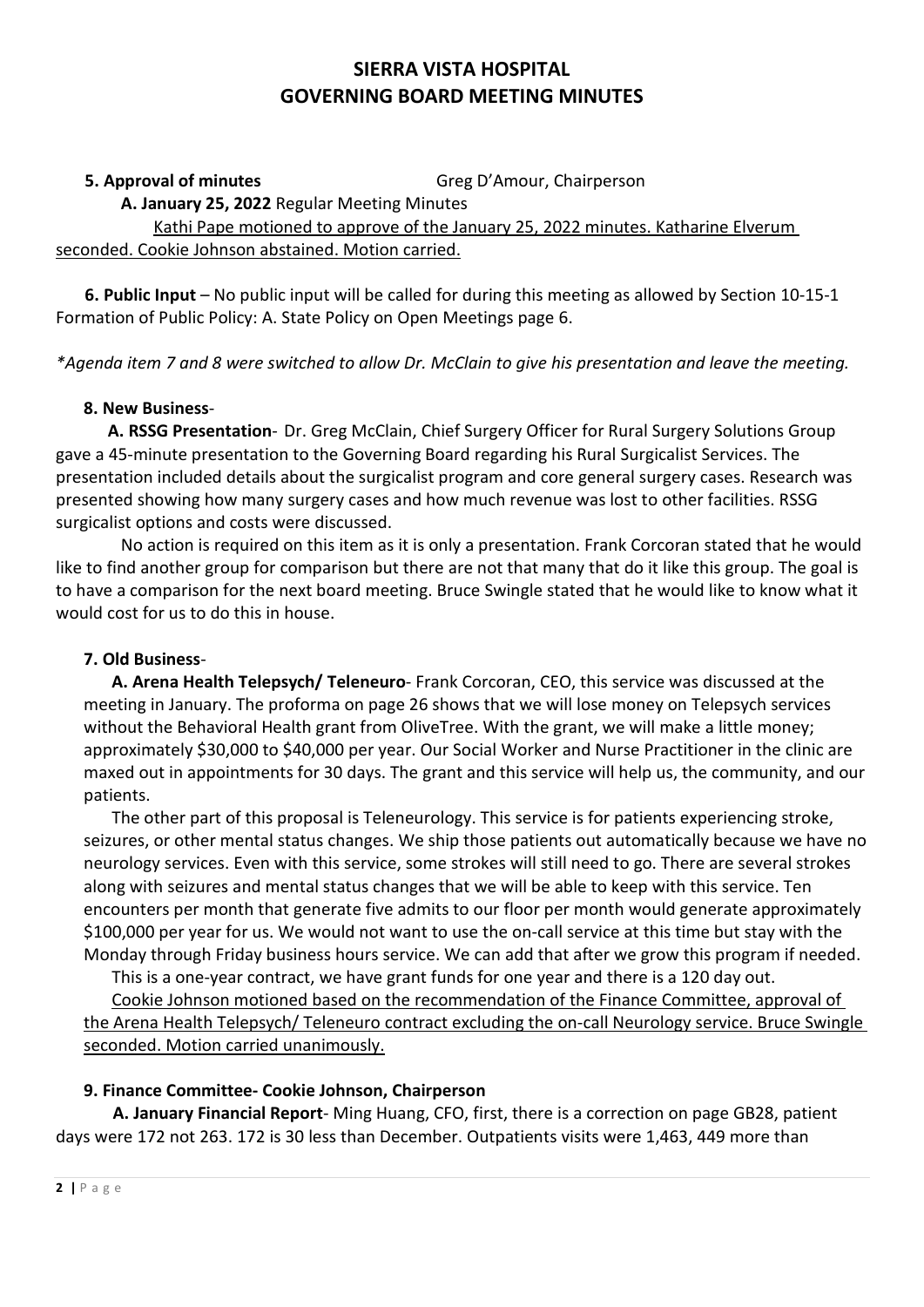December. RHC had 557 visits which is 46 more than December. ER visits were 676, 32 more than December.

Days cash on hand at the end of January were 185, 156 available. Accounts receivable net days were 31 and accounts payable days were 30.

Even though patient days decreased, all departments increased in January. We are still down one Provider in the RHC. Laboratory had the highest testing month for the year so far in January.

Gross patient revenue in January is \$4,257,015. Revenue deductions were lower at \$1,574,398 because we had more Medicare revenue and less self-pay revenue. After subtracting revenue deductions and adding other and non-operating revenue, we have a total operating revenue of \$3,058,426. Salary expenses were \$994,277 which is \$204,232 over budget due to the 15% COVID hazard pay increase. Contract services were over budget by \$74,163 due to agency staffing expenses.

EBITDA margin in January is 27%. Year to date EBITDA is 28%. Net income for January is \$412,147. Year to date net income is \$3,060,960.

At the end of January, we had \$13,180,805 in the bank. When the tunnel project is finished, we will owe \$700,000 and we continue to pay Medicare back monthly.

Cookie Johnson motioned based on the recommendation of the Finance Committee, approval of the January Financial report. Kathi Pape seconded. Motion carried unanimously.

 **B. Steris Contract**- Sheila Adams, CNO, this is a service contract for the equipment in the OR/SPD (sterile processing department). Last year this contract was less than \$20,000 so it was not brought to the Board. This year it is \$24,000 for the V-PRO, which had been under warranty, service, and preventative maintenance of the equipment. We priced this service with GE, and it would have cost \$63,000 for their service.

Cookie Johnson motioned based on the recommendation of the Finance Committee approval of the Steris Contract. Kathi Pape seconded. Motion carried unanimously.

 **C. Investment Policy & Options Update-** Ming Huang, CFO, we have \$13.2 million in the Bank of the Southwest. The FDIC coverage is \$250,000 per tax ID number per bank. This is a liability for Bank of the Southwest, and they would like to help us move some of this money for better protection. They have a company that will open checking accounts in different banks. We could open CD accounts or look at customized investment companies to invest in US bonds or fixed income investment options. Ming is still gathering information and he will present a formal proposal so the Board can decide how to move forward. There are some restrictions based on state statues.

## **10. Board Quality Committee- Denise Addie, Chairperson**

#### **A. Policy Review:**  $\qquad \qquad$  **Report/Action**

- 1. Advance Directive RHC Policy # 953-01-019 (Cindy Johnson)
- 2. Advance Directives Policy # 850-01-005 (Cindy Johnson)
- 3. DNR Form # F-850-01-005-01 (Cindy Johnson)
- 4. Code Status Clarification Form (Cindy Johnson)

Sheila Adams explained that the Advance Directives Policies needed to be reviewed for completeness and accuracy. There is a correction on the RHC policy. Under Procedure #2, we don't have a patient assistant representative so that will be changed to read patient's provider. The DNR form did not change. The previous Code Status Clarification form was confusing, so it was rewritten to make very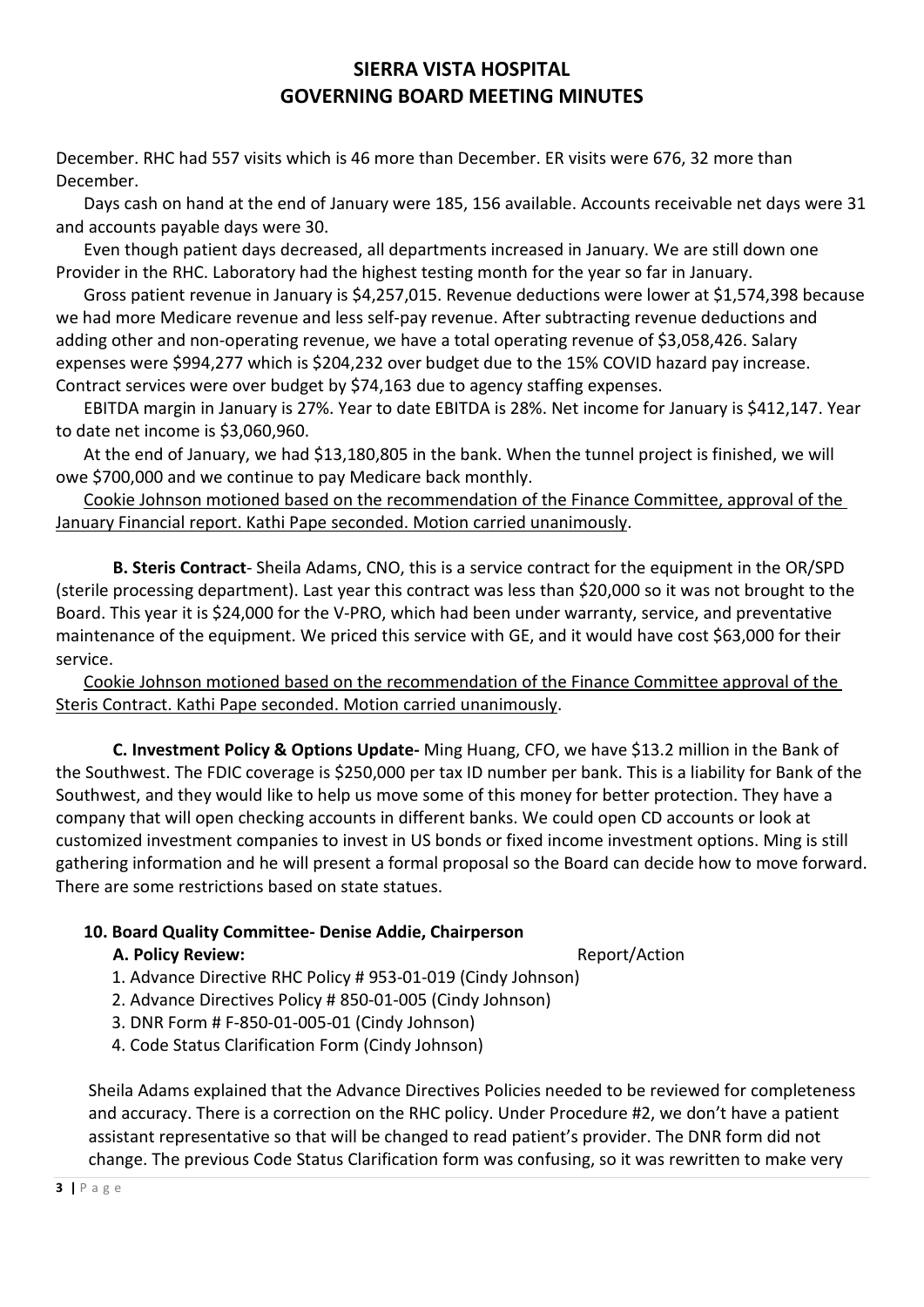clear what each option means for the patient. Denise Addie stated that the Board Quality Committee met, reviewed, and approved the policies.

Denise Addie motioned based on the recommendation of the Board Quality Committee approval of all above listed policies and forms with noted corrections. Katharine Elverum seconded. Motion carried unanimously.

#### **11. Joint Conference Committee- Stan Thompson, Chairperson**

**A. Med Staff Update**- The meeting was held on February 17<sup>th</sup>. There was good attendance at this meeting. Two locums were discussed but neither of them worked out. Frank explained that since then, we have talked with Dr. Suliman, a locum, and he will be coming on in April to help out while Dr. Adkins is out. Dr. Suliman specializes in Internal Medicine and Geriatrics. We are still recruiting for a full-time permanent Provider for the clinic.

Stan reported that there was no new business and no committee reports. Dr. Green, a provider in the ER through ESS, will not be renewing privileges with SVH.

#### **12. Administrative Reports**

**A. Human Resources**- Tim James, HR Director, for January 2022, new hire orientations, certifications, licensures, and annual training are at 100%. HealthStream is up and running and JANE is running as well. Customer Service and Active Shooter courses have been assigned to all employees. Evaluations and competencies are down to 80% due to EMS evaluations being overdue.

We continue to pay 10 workdays COVID leave for staff who test positive. We have adjusted our procedure to match those of the State and CMS. Patrick Congjuico, Infection Prevention/Employee Health RN, monitors the staff out on COVID leave and if they are asymptomatic, they will return to work after five days. Workers comp and OSHA still requires reporting of COVID positive staff. All worker's comp for the month of January were COVID positive staff members. We are no longer testing all staff due to a shortage of testing materials. We test if they are symptomatic or if they request a test.

The turnover rate for January was 3%. Our average turnover rate calculated on a monthly basis for OPI purposes for FY22 is 4%. Our target for monthly turnover is less than 5%. We had 172 employees on the first day of January and 176 employees on the last day of January. There were 10 new hires, and six terminations: zero involuntary. Annual turnover rate for FY22 is 33 terminations over an average of 178 staff equals 19%. We have two contract staff and 11 travel staff.

We continue to report the statistics for staff vaccination status to the State of New Mexico. The results reported on February 15<sup>th</sup> were 210 total hospital workers, 178 fully vaccinated, one partially vaccinated, 31 not vaccinated granted either a Religious or Medical exemption, zero workers not vaccinated and not granted an exemption and 112 hospital workers that have received COVID boosters.

Tim's retirement date is May 21. Discussion with an Interim Human Resource Director has taken place and he will be here May 14. We continue to post locally and nationally for key positions. The new hire sign-on incentive has been successful. The retention incentive has also been very successful.

The current travel billing rate is still at \$150 per hour.

We have contracted with an agency that presents foreign educated RNs for employment at SVH. Sheila and Vangie have successfully interviewed many submissions and we have secured 3-year assignments for six RNs at a cost of \$81 per hour bill rate. This billing rate covers all expenses to include H1b and permanent resident legal costs. The RNs will arrive at SVH between March 2022 and March 2023.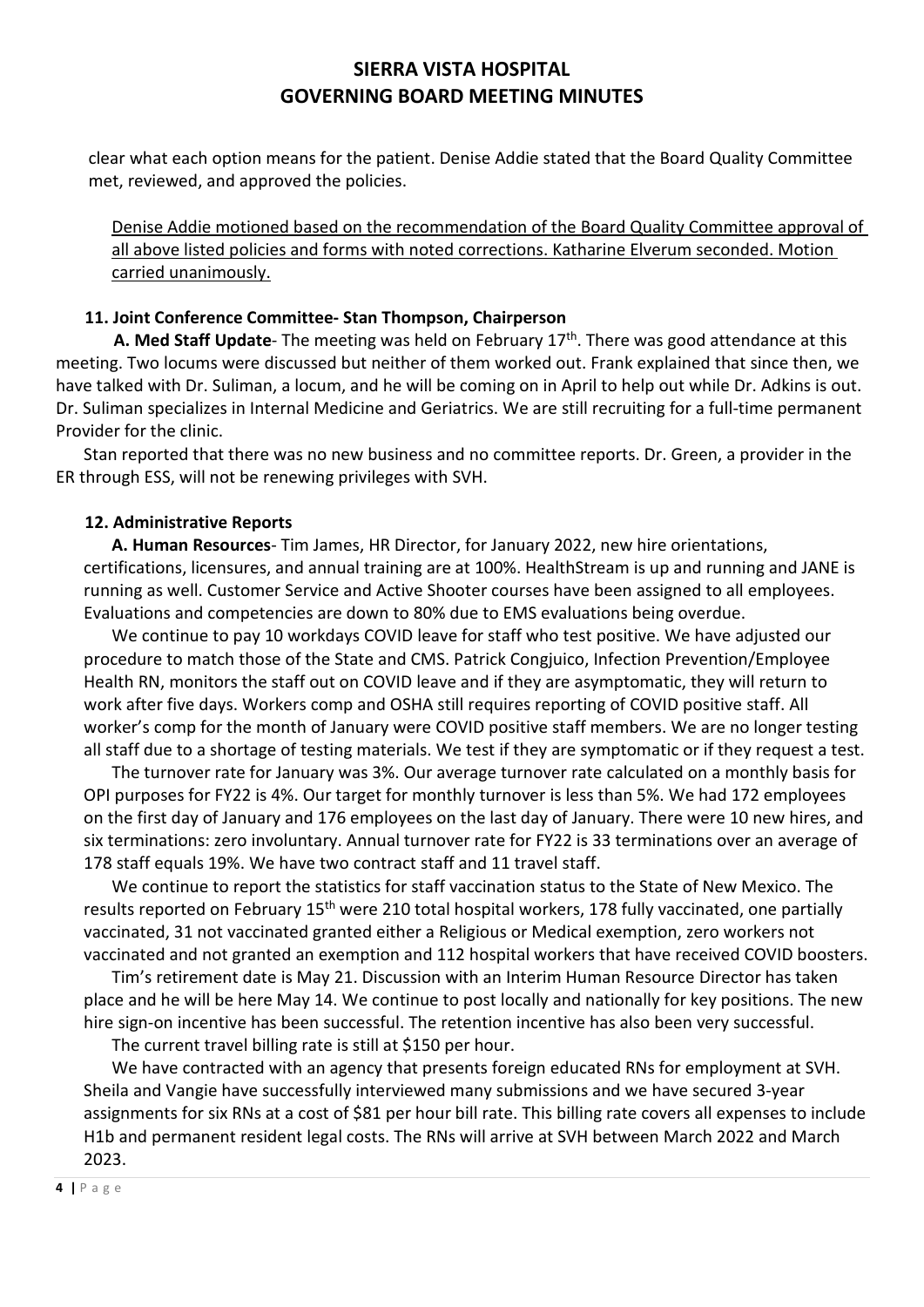**B. CNO Report**- Sheila Adams, CNO, the retention and new hire incentives have been very successful not only in retaining the staff we have in place but in bringing in new graduate nurses. We are very competitive with other hospitals now.

Our first PassPort nurse does come in March, a second in May and a third in June. Carousel and PassPort USA are very good companies to work with and they make sure that the transition goes smoothly for our new nurses.

We continue outpatient COVID-19 treatments. COVID vaccination clinics occur every third week and they are mostly booster shots.

The ED, NU and EMS had a really good January but are down in February so far. ED is averaging 20 per day and the nursing unit is averaging two and seeing less and less COVID patients. Drive-up COVID testing has decreased significantly, and this is probably due to home testing. We have 2,000 home tests that are being distributed through the Clinic. There are two criteria for getting a home test; one is having COVID symptoms, or the patient can requests a home test because they were in an area where COVID is prevalent.

**C. CEO Report**- Frank Corcoran, CEO, the graph handed out by Frank shows that 21 days into January we tested 526 patients and 153 were positive. 21 days into February we have tested 227 with 47 positive. The number of tests is down 56% and the number of positives is down 69%. This could be because of the at home testing now available. We are seeing a decrease in COVID.

Frank introduced Zachary Heard, our new Operations Manager. He has been in our finance department as well as medical records department and he graduated with a master's degree in business administration and Health Care administration. Zach is currently working with the Clinic on the mock survey results and with EOS to streamline our environment of care. We are proud to have Zach with us. Norma Martin has been made Interim Clinic Manager for ninety days while we continue to look for a permanent Clinic Manager. She will be taking online courses to become a certified Clinic Practice Manager.

We have a locum coming in April for three months to help fill in while Dr. Adkins is out. We are looking for a permanent Provider for the clinic as well.

Pipes are in place for the tunnel, and we are getting ready to start connecting the old to the new. The new boilers have arrived, and the plumbers should have them connected by next week.

Senate Bill 190 died in committee. The Governor's funds were attached to that bill. At this time, our Inpatient Behavioral Health plans for the old facility or potential new facility are on hold.

We have a new Radiology Manager, Kayla Sharpe. Kayla comes from Memorial Medical Center and is very experienced in multiple modalities. She has been a welcome addition.

Over 250 patients have signed up for the Chronic Care Management program. It is going well, and we have not heard anything more about "potential spam" showing up on patients phones. We did notify ChartSpan of this issue. Our Providers are educating our patients about this service.

Frank and Brian Hamilton, EMS Manager, had a meeting with the Spaceport Administration. We have loaned them a defibulator for their emergency needs until they can get one of their own. Six of their staff need annual NFPA physicals and we are working on a quote to provide those services for them.

We had a successful blood drive in February. 30 community members and hospital staff donated. Discussion was held regarding the phone tree system. Our goal is to have an operator answer calls and transfer the call to the proper department. The current system is difficult and not user friendly.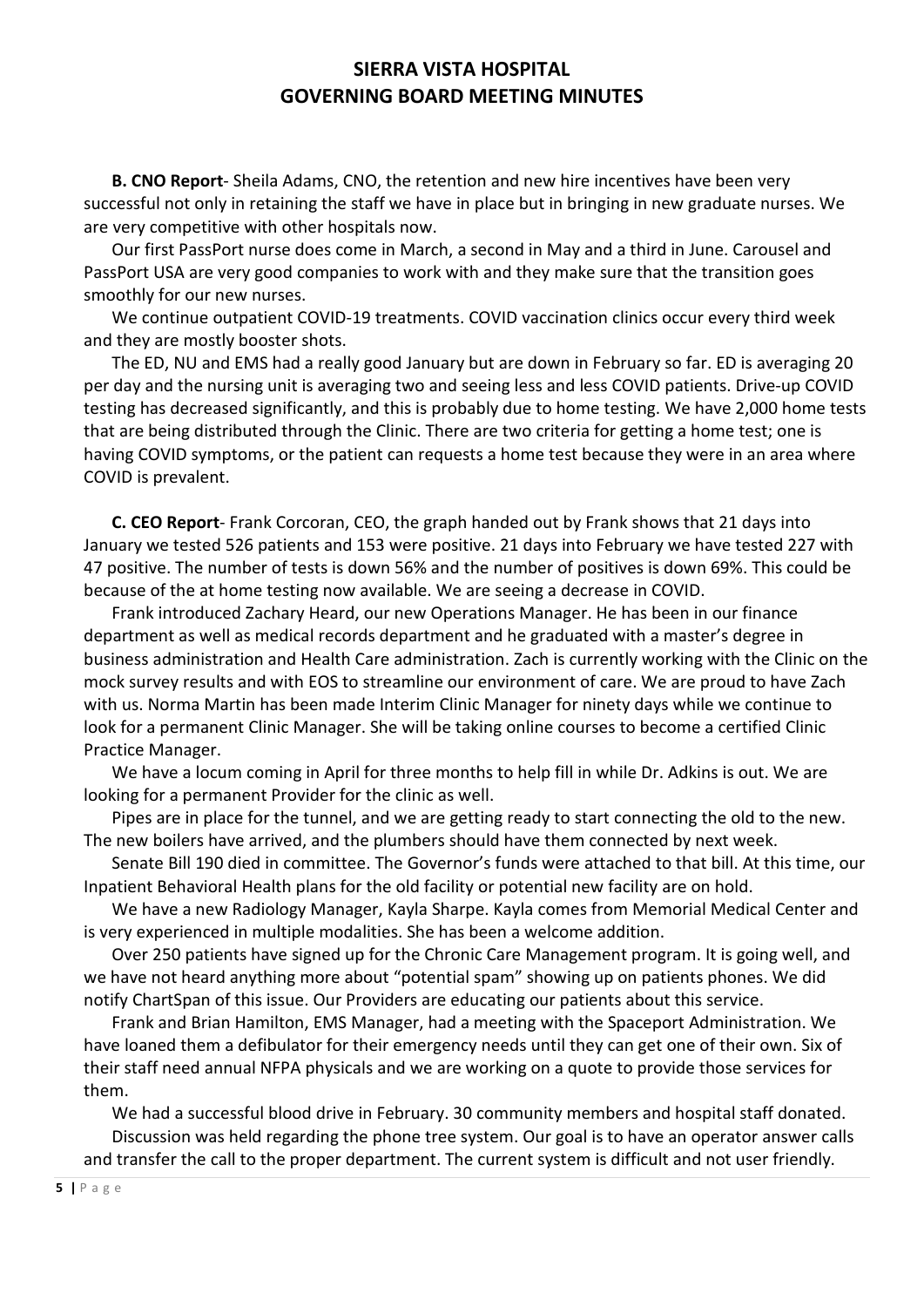**D. Governing Board**- Greg D'Amour, Chairperson, it's disappointing that the Behavioral Health bill died. We are going to continue developing our behavioral health program and work with Mesilla Valley Hospital. This topic will be a large part of our strategic planning meeting. The addition of Tele-psych is good. Behavioral patients that have had an acute stay at Mesilla Valley Hospital for example, don't have local support that they can get to for follow up care. They go right back to the situation they left. Katharine Elverum pointed out that those patients receive a safety plan exit and there is outpatient treatment available, however it is voluntary, and the patient can opt out.

## **Motion to Close Meeting:**

**13.** Executive Session – In accordance with Open Meetings Act, **NMSA 1978, Chapter 10, Article 15, Section 10-15-1 (H) 2, 7, and 9 including credentialing under NM Review Organization Immunity Act, NMSA Section 41-2E (8) and 41-9-5 the Governing Board will vote to close the meeting to discuss the following items:** 

## **10-15-1 (H) 2 Limited Personnel Matters**

A. COVID Pay/ Minimum Wage Update Tim James, HR

B. Credentials **Example 20 Frank Corcoran**, CEO **Two Year Re-Appointment** Rhea Hazen, NP **Not renewing or appointing**  Elicia Currier, NP (ESS) John Green, MD (ESS)

## **10-15-1 (H) 7 Attorney Client Privilege/ Pending Litigation**

| A. Risk Report- |  | Heather Johnson, HIM Mgr. |  |
|-----------------|--|---------------------------|--|

## **10-15-1 (H) 9 - Strategic and long-range business plans**

| A. MRI Agreement               | Frank Corcoran, CEO |
|--------------------------------|---------------------|
| B. CIO Update                  | Frank Corcoran, CEO |
| C. QHR Report to Board-January | Erika Sundrud, QHR  |

| Jennifer Burns |                      |
|----------------|----------------------|
|                | Katharine Elverum, Y |
|                | Bruce Swingle, Y     |
|                | Cookie Johnson, Y    |
|                |                      |

## **14. Re-Open Meeting** – As required by **Section 10-15-1(J), NMSA 1978 matters discussed in executive session were limited only to those specified in the motion to close the meeting.**

## **10-15-1 (H) 2 Limited Personnel Matters**

A. COVID Pay/ Minimum Wage Update

 Cookie Johnson motioned to approve the minimum wage increase to \$15.00 per hour starting pay and approve the mix of 7.5% and 15% permanent pay increase for staff effective February 27, 2022. The 15% across the board COVID hazard pay will end February 27, 2022. Denise Addie seconded. Motion carried unanimously.